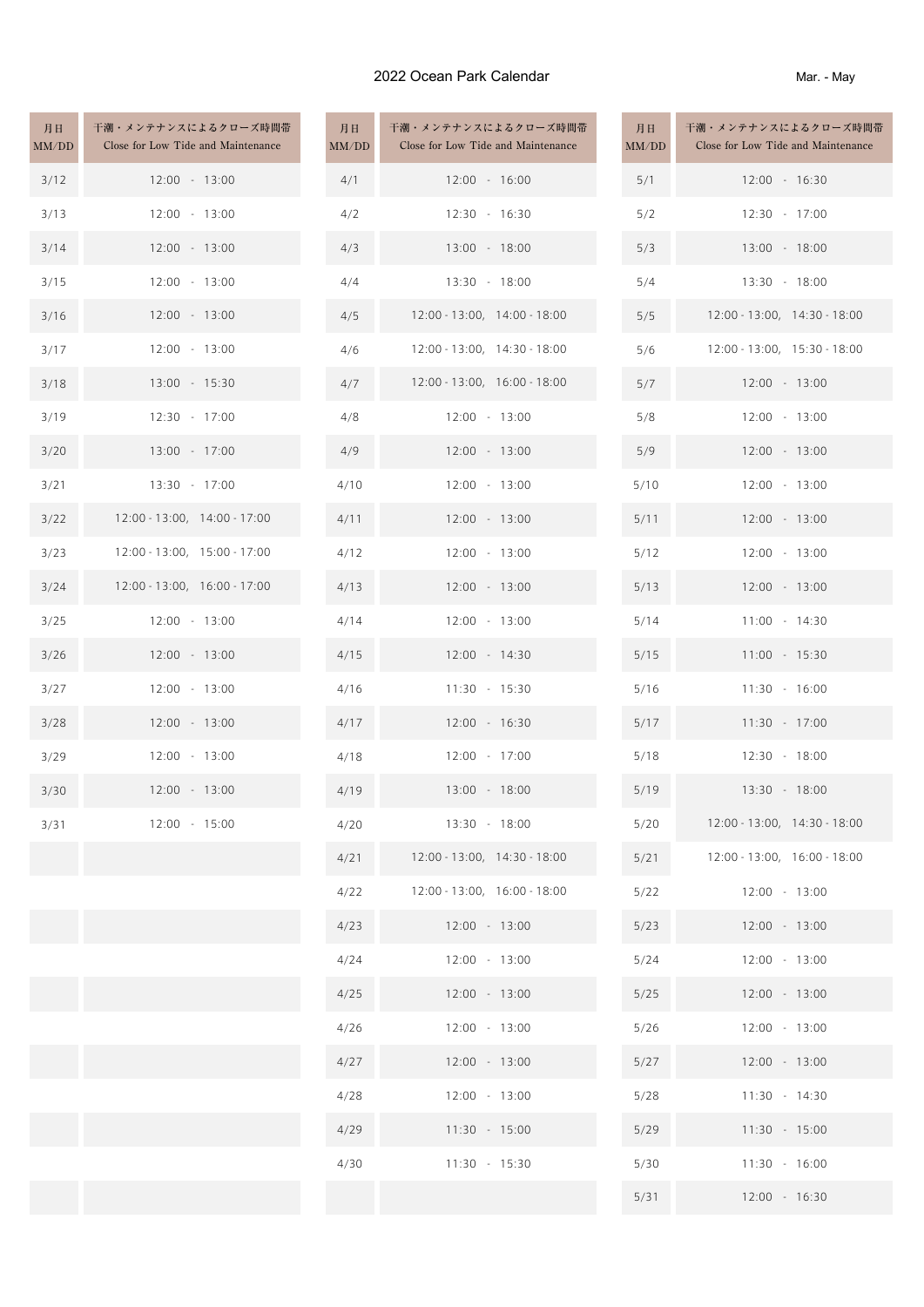## 2022 Ocean Park Calendar

Jun. - Aug.

| 月日<br>MM/DD | 干潮・メンテナンスによるクローズ時間帯<br>Close for Low Tide and Maintenance | 月日<br>MM/DD | 干潮・メンテナンスによるクローズ時間帯<br>Close for Low Tide and Maintenance | 月日<br>MM/DD | 干潮・メンテナンスによるクロ<br>Close for Low Tide and Ma |
|-------------|-----------------------------------------------------------|-------------|-----------------------------------------------------------|-------------|---------------------------------------------|
| 6/1         | 12:30 - 17:00                                             | 7/1         | 13:30 - 18:00                                             | 8/1         | 12:00 - 13:00, 15:00                        |
| 6/2         | 13:30 - 18:00                                             | 7/2         | 12:00 - 13:00, 14:00 - 18:00                              | 8/2         | 12:00 - 13:00                               |
| 6/3         | 12:00 - 13:00, 14:30 - 18:00                              | 7/3         | 12:00 - 13:00, 15:30 - 18:00                              | 8/3         | 12:00 - 13:00                               |
| 6/4         | 12:00 - 13:00, 15:30 - 18:00                              | 7/4         | $12:00 - 13:00$                                           | 8/4         | 12:00 - 13:00                               |
| 6/5         | $12:00 - 13:00$                                           | 7/5         | $12:00 - 13:00$                                           | 8/5         | 12:00 - 13:00                               |
| 6/6         | 12:00 - 13:00                                             | 7/6         | 12:00 - 13:00                                             | 8/6         | 12:00 - 13:00                               |
| 6/7         | $12:00 - 13:00$                                           | 7/7         | $12:00 - 13:00$                                           | 8/7         | 12:00 - 13:00                               |
| 6/8         | 12:00 - 13:00                                             | 7/8         | 12:00 - 13:00                                             | 8/8         | 12:00 - 13:00                               |
| 6/9         | $12:00 - 13:00$                                           | 7/9         | $12:00 - 13:00$                                           | 8/9         | 10:30 - 13:30                               |
| 6/10        | $12:00 - 13:00$                                           | 7/10        | 12:00 - 13:00                                             | 8/10        | 10:30 - 14:30                               |
| 6/11        | $12:00 - 13:00$                                           | 7/11        | $10:00 - 13:30$                                           | 8/11        | 11:00 - 15:30                               |
| 6/12        | $10:00 - 14:00$                                           | 7/12        | $10:30 - 15:00$                                           | 8/12        | $11:30 - 16:00$                             |
| 6/13        | 10:30 - 15:00                                             | 7/13        | 11:00 - 16:00                                             | 8/13        | 12:30 - 17:00                               |
| 6/14        | $11:00 - 16:00$                                           | 7/14        | $11:30 - 16:30$                                           | 8/14        | 13:30 - 17:00                               |
| 6/15        | $11:30 - 17:00$                                           | 7/15        | 12:30 - 18:00                                             | 8/15        | 12:00 - 13:00, 15:00                        |
| 6/16        | 12:30 - 18:00                                             | 7/16        | 13:30 - 18:00                                             | 8/16        | 12:00 - 13:00                               |
| 6/17        | $13:30 - 18:00$                                           | 7/17        | 12:00 - 13:00, 15:00 - 18:00                              | 8/17        | 12:00 - 13:00                               |
| 6/18        | $12:00 - 13:00, 14:30 - 18:00$                            | 7/18        | $12:00 - 13:00$                                           | 8/18        | 12:00 - 13:00                               |
| 6/19        | $12:00 - 13:00, 16:30 - 18:00$                            | 7/19        | $12:00 - 13:00$                                           | 8/19        | $12:00 - 13:00$                             |
| 6/20        | $12:00 - 13:00$                                           | 7/20        | $12:00 - 13:00$                                           | 8/20        | 12:00 - 13:00                               |
| 6/21        | $12:00 - 13:00$                                           | 7/21        | 12:00 - 13:00                                             | 8/21        | 12:00 - 13:00                               |
| 6/22        | 12:00 - 13:00                                             | 7/22        | 12:00 - 13:00                                             | 8/22        | 12:00 - 13:00                               |
| 6/23        | $12:00 - 13:00$                                           | 7/23        | 12:00 - 13:00                                             | 8/23        | 12:00 - 13:00                               |
| 6/24        | 12:00 - 13:00                                             | 7/24        | 12:00 - 13:00                                             | 8/24        | 12:00 - 13:00                               |
| 6/25        | $12:00 - 13:00$                                           | 7/25        | $12:00 - 13:00$                                           | 8/25        | 12:00 - 13:00                               |
| 6/26        | $12:00 - 13:00$                                           | 7/26        | $12:00 - 13:00$                                           | 8/26        | 12:30 - 15:00                               |
| 6/27        | $11:30 - 15:00$                                           | 7/27        | 12:30 - 15:00                                             | 8/27        | 13:00 - 15:30                               |
| 6/28        | 12:00 - 15:30                                             | 7/28        | 12:30 - 15:30                                             | 8/28        | 13:00 - 16:00                               |
| 6/29        | 12:30 - 16:00                                             | 7/29        | 13:00 - 16:30                                             | 8/29        | 12:00 - 13:00, 14:00                        |
| 6/30        | 13:00 - 16:30                                             | 7/30        | $13:30 - 16:30$                                           | 8/30        | 12:00 - 13:00                               |
|             |                                                           | 7/31        | 12:00 - 13:00, 14:00 - 17:00                              | 8/31        | 12:00 - 13:00                               |

| 月日<br>IM/DD | 干潮・メンテナンスによるクローズ時間帯<br>Close for Low Tide and Maintenance | 月日<br>MM/DD | 干潮・メンテナンスによるクロ<br>Close for Low Tide and Ma |
|-------------|-----------------------------------------------------------|-------------|---------------------------------------------|
| 7/1         | 13:30 - 18:00                                             | 8/1         | 12:00 - 13:00, 15:00                        |
| 7/2         | 12:00 - 13:00, 14:00 - 18:00                              | 8/2         | 12:00 - 13:00                               |
| 7/3         | 12:00 - 13:00, 15:30 - 18:00                              | 8/3         | 12:00 - 13:00                               |
| 7/4         | 12:00 - 13:00                                             | 8/4         | 12:00 - 13:00                               |
| 7/5         | $12:00 - 13:00$                                           | 8/5         | 12:00 - 13:00                               |
| 7/6         | 12:00 - 13:00                                             | 8/6         | 12:00 - 13:00                               |
| 7/7         | 12:00 - 13:00                                             | 8/7         | 12:00 - 13:00                               |
| 7/8         | 12:00 - 13:00                                             | 8/8         | 12:00 - 13:00                               |
| 7/9         | 12:00 - 13:00                                             | 8/9         | 10:30 - 13:30                               |
| 7/10        | 12:00 - 13:00                                             | 8/10        | 10:30 - 14:30                               |
| 7/11        | $10:00 - 13:30$                                           | 8/11        | 11:00 - 15:30                               |
| 7/12        | $10:30 - 15:00$                                           | 8/12        | 11:30 - 16:00                               |
| 7/13        | $11:00 - 16:00$                                           | 8/13        | 12:30 - 17:00                               |
| 7/14        | 11:30 - 16:30                                             | 8/14        | 13:30 - 17:00                               |
| 7/15        | 12:30 - 18:00                                             | 8/15        | 12:00 - 13:00, 15:00                        |
| 7/16        | 13:30 - 18:00                                             | 8/16        | 12:00 - 13:00                               |
| 7/17        | 12:00 - 13:00, 15:00 - 18:00                              | 8/17        | 12:00 - 13:00                               |
| 7/18        | 12:00 - 13:00                                             | 8/18        | 12:00 - 13:00                               |
| 7/19        | 12:00 - 13:00                                             | 8/19        | 12:00 - 13:00                               |
| 7/20        | 12:00 - 13:00                                             | 8/20        | 12:00 - 13:00                               |
| 7/21        | 12:00 - 13:00                                             | 8/21        | 12:00 - 13:00                               |
| 7/22        | $12:00 - 13:00$                                           | 8/22        | 12:00 - 13:00                               |
| 7/23        | 12:00 - 13:00                                             | 8/23        | 12:00 - 13:00                               |
| 7/24        | 12:00 - 13:00                                             | 8/24        | 12:00 - 13:00                               |
| 7/25        | 12:00 - 13:00                                             | 8/25        | 12:00 - 13:00                               |
| 7/26        | 12:00 - 13:00                                             | 8/26        | 12:30 - 15:00                               |
| 7/27        | 12:30 - 15:00                                             | 8/27        | 13:00 - 15:30                               |
| 7/28        | 12:30 - 15:30                                             | 8/28        | 13:00 - 16:00                               |
| 7/29        | $13:00 - 16:30$                                           | 8/29        | 12:00 - 13:00, 14:00                        |
| 7/30        | 13:30 - 16:30                                             | 8/30        | 12:00 - 13:00                               |
| 7/31        | 12:00 - 13:00, 14:00 - 17:00                              | 8/31        | 12:00 - 13:00                               |

| 月日<br>MM/DD | 干潮・メンテナンスによるクローズ時間帯<br>Close for Low Tide and Maintenance |
|-------------|-----------------------------------------------------------|
| 8/1         | 12:00 - 13:00, 15:00 - 18:00                              |
| 8/2         | 12:00 - 13:00                                             |
| 8/3         | 12:00 - 13:00                                             |
| 8/4         | 12:00 - 13:00                                             |
| 8/5         | 12:00 - 13:00                                             |
| 8/6         | 12:00 - 13:00                                             |
| 8/7         | 12:00 - 13:00                                             |
| 8/8         | 12:00 - 13:00                                             |
| 8/9         | 10:30 - 13:30                                             |
| 8/10        | 10:30 - 14:30                                             |
| 8/11        | 11:00 - 15:30                                             |
| 8/12        | 11:30 - 16:00                                             |
| 8/13        | 12:30 - 17:00                                             |
| 8/14        | 13:30 - 17:00                                             |
| 8/15        | 12:00 - 13:00, 15:00 - 18:00                              |
| 8/16        | 12:00 - 13:00                                             |
| 8/17        | 12:00 - 13:00                                             |
| 8/18        | 12:00 - 13:00                                             |
| 8/19        | 12:00 - 13:00                                             |
| 8/20        | 12:00 - 13:00                                             |
| 8/21        | 12:00 - 13:00                                             |
| 8/22        | 12:00 - 13:00                                             |
| 8/23        | 12:00 - 13:00                                             |
| 8/24        | 12:00 - 13:00                                             |
| 8/25        | 12:00 - 13:00                                             |
| 8/26        | 12:30 - 15:00                                             |
| 8/27        | 13:00 - 15:30                                             |
| 8/28        | 13:00 - 16:00                                             |
| 8/29        | 12:00 - 13:00, 14:00 - 16:30                              |
| 8/30        | 12:00 - 13:00                                             |
| 8/31        | 12:00 - 13:00                                             |
|             |                                                           |